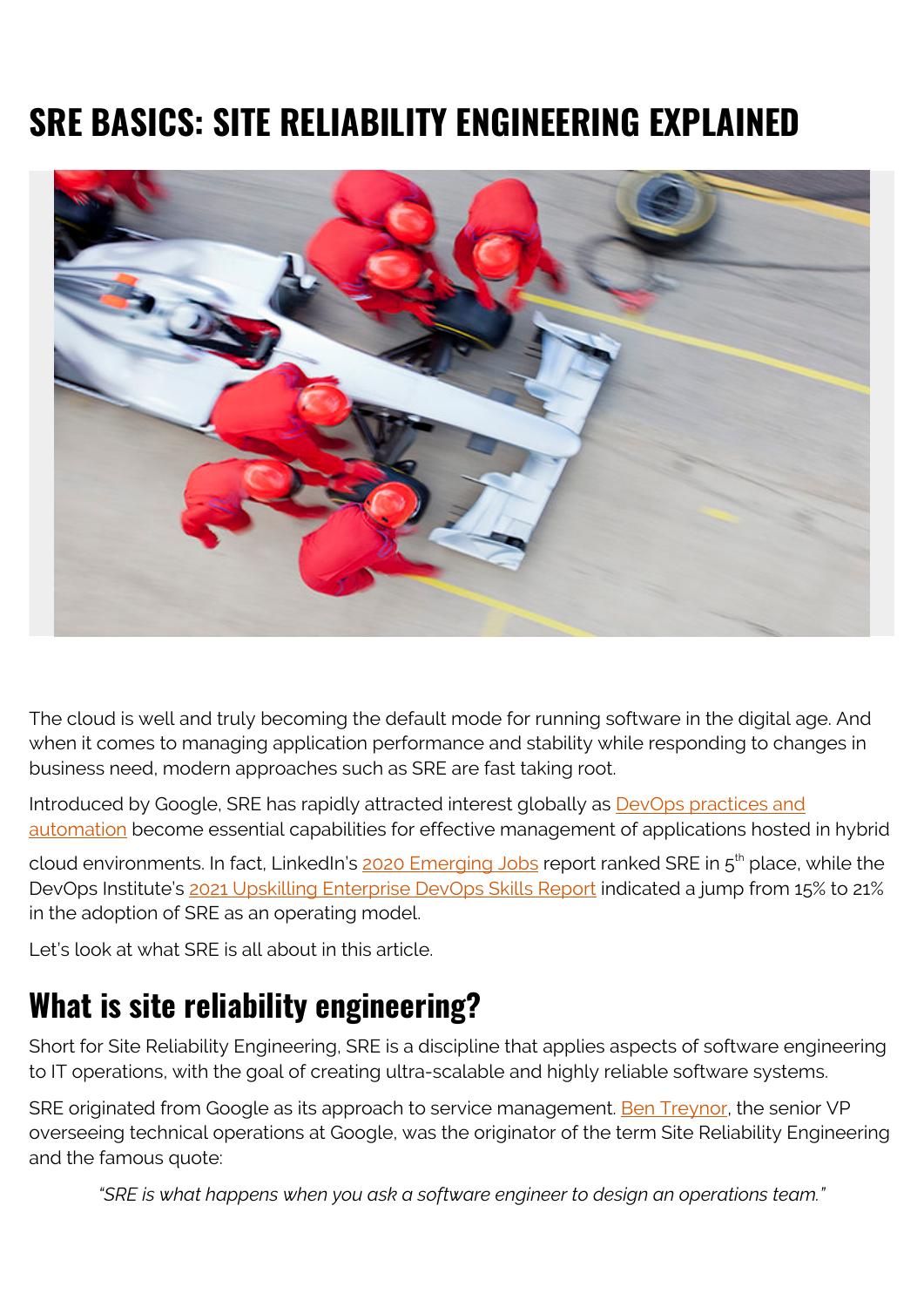In 2003, with a background in software engineering, Treynor set up a "production team" that has become the blueprint for SRE, based on two main characteristics:

- Using [engineers with software development backgrounds](https://blogs.bmc.com/blogs/application-engineer-roles-and-responsibilities/) to perform work done by an [operations team](https://blogs.bmc.com/blogs/it-teams/).
- Banking on these engineers to automate work that was previously done manually.

While continuing to carry out some manual operational tasks, like ticketing and handling escalations, the SRE team is expected to primarily focus on engineering new products and services by automating and scaling applications and production environment systems. This is because as service usage increases, the effort to manage the operational load increases. Automation reduces the operational overhead, resulting in extra bandwidth that can be applied in supporting new features and improvements to existing applications.

Another benefit of having software engineers as SREs is reducing the friction of handovers from product development teams since they understand their perspective, even though the SRE's focus is on operational stability.

*(Compare [SRE & ITOps](https://blogs.bmc.com/blogs/sre-vs-itops/) in more detail.)*

## **How does SRE work?**

The term <u>reliability</u> is at the heart of SRE. The ITIL® 4 Foundation Publication <u>defines</u> [reliability](https://blogs.bmc.com/blogs/system-reliability-availability-calculations/) as:

*"The ability of a product, service, or other configuration item to perform its intended function for a specified period of time or number of cycles."*

For this to be achieved, an SRE team has to be responsible for these components of each of their services:

- Availability
- Latency
- Performance
- Efficiency
- Change management
- Monitoring
- Emergency response
- Capacity planning

Even though they maintain a strong focus on supporting product engineering, the SRE priority is on making sure that existing services work as they should.

In simple terms, SREs run services and are ultimately responsible for the health of these services. The SRE's day-to-day activity involves building and operating large distributed computing systems. As the hierarchy below demonstrates, the foundational practices in making a service reliable are:

- 1. Supporting existing services by monitoring and addressing any issues arising.
- 2. Then building up to scaling.
- 3. Finally, supporting development of new product features.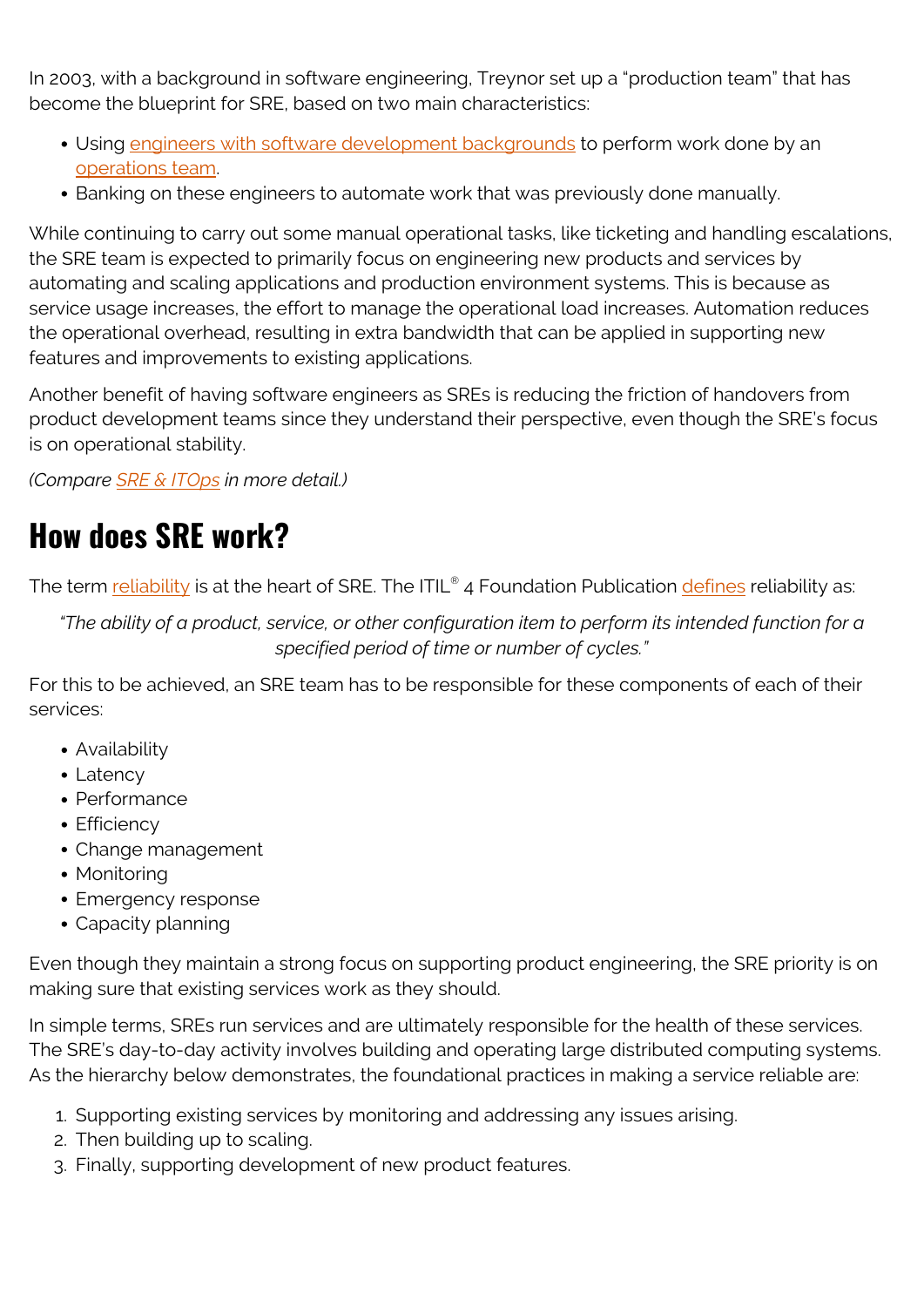

Service reliability hierarchy

At Google, a 50% cap is placed on SRE activities that make the service stable and operable. This is contrary to other service management approaches which would put such focus to near 80-90% of a systems administrator's time. The SRE is expected to spend the other 50% of the time on coding, in an attempt to design and deploy automation tools and other efforts to reduce the workload and introduce efficiency and effectiveness in operations.

By working with users and product teams, the SRE is able to innovatively develop automated tools that result in better production environments characterized by:

- Scalability
- Graceful degradation during failure
- Integration with other services and systems
- Additional benefits

## **SRE principles**

To adopt SRE in your organization, these are principles to strive for: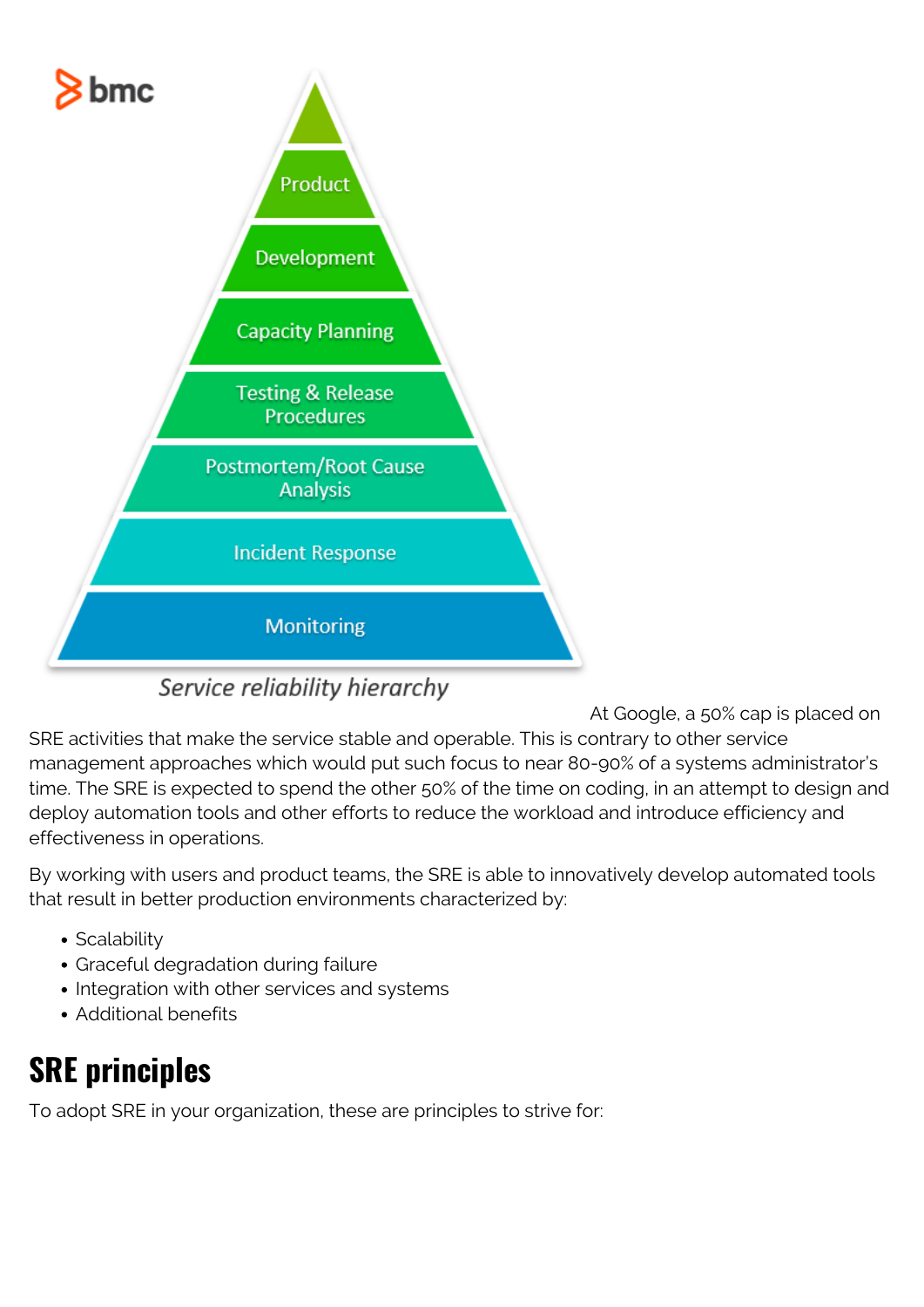# $8$  bmc



### **Embracing risk**

SREs do not believe in 100% reliable services. Instead, they target services to be reliable enough based on risk the business is willing to bear based on a cost-benefit analysis. A target of [99.99%](https://blogs.bmc.com/blogs/service-availability-calculation-metrics/) [availability](https://blogs.bmc.com/blogs/service-availability-calculation-metrics/) is set, with SRE seeking to balance the risk of unavailability with the goals of rapid innovation and efficient service operations, so that users' overall happiness is optimized.

### **Using Service Level Objectives**

To understand and therefore deliver services that meet the needs of users, [service level objectives](https://blogs.bmc.com/blogs/slo-service-level-objectives/) [\(SLOs\)](https://blogs.bmc.com/blogs/slo-service-level-objectives/) are used. SLOs are a target value or range of values for a service level that is measured by a [Service Level Indicator \(SLI\)](https://blogs.bmc.com/blogs/service-level-indicator-metrics/) such as:

- Availability
- Error rate
- Request latency
- Throughput
- Other indicators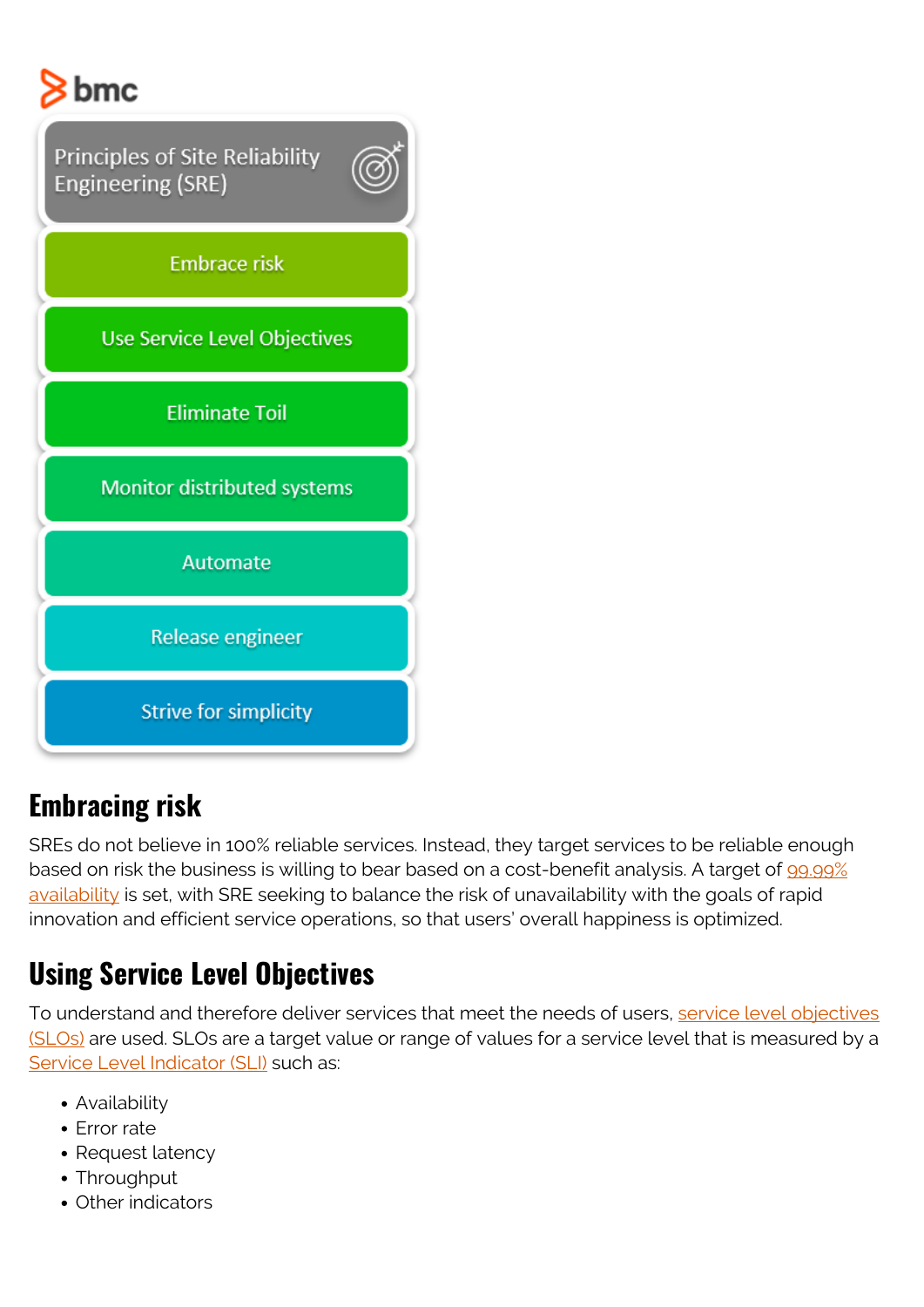The structure for SLOs is either:

- SLI ≤ target
- Lower bound ≤ SLI ≤ upper bound

Choosing and publishing SLOs to users sets expectations about how a service will perform, which helps reduce unfounded complaints to service owners about service performance (e.g., slowness).

*(Explore [error budgets](https://blogs.bmc.com/blogs/error-budgets/), a tool that works in SRE & non-SRE environments.)*

### **Eliminating toil**

Toil is operational activity tied to running a production service that tends to be manual, repetitive, automatable, tactical, devoid of enduring value, and that scales linearly as a service grows. Sources of toil include:

- Interrupts (non-urgent service-related messages and emails)
- On-call (urgent) response
- Releases
- Pushes

The work of reducing toil and scaling up services is the "engineering" part of SRE. While not all toil is bad, too much of it is dangerous, hence the need to devise automated solutions through software and systems engineering to eliminate it.

#### **Monitoring distributed systems**

Monitoring is a key attribute of SRE with the goal being to find out what is broken (or about to break) and why. If a system cannot self-heal, then an SRE should investigate the alert, identify and mitigate the issues, and determine the <u>[root cause](https://blogs.bmc.com/blogs/root-cause-analysis/)</u>. The priority metrics that SRE monitoring covers are:

- Latency
- Traffic
- Frrors
- Saturation

#### **Automate**

[Automation](https://blogs.bmc.com/blogs/it-automation/) is the raison d'être when it comes to SRE, especially if manual activities can be replaced by automated ones, or the need for automation is eliminated by designing systems that are autonomous. The benefits of automation include:

- Consistency
- Time saving
- Faster repairs and actions
- Providing a platform that can be extended to other services

The SRE writes code to automate management of the lifecycle of systems infrastructure, not their data.